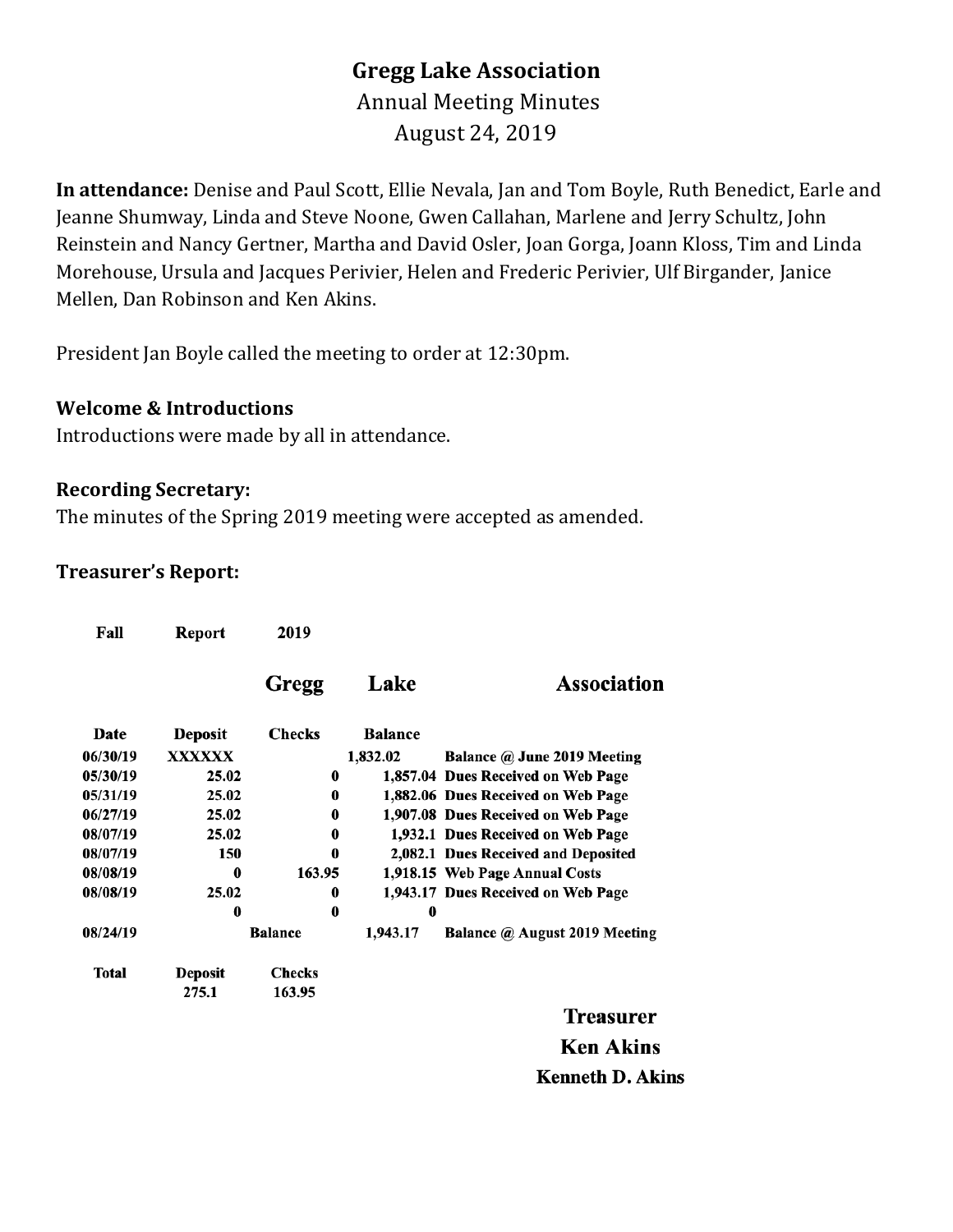The annual association dues of \$25 per household can be paid in person to Ken Akins or online through the GLA website: [http://www.gregglakeassociation.com/store/p5/Pay\\_your\\_dues%21.html](http://www.gregglakeassociation.com/store/p5/Pay_your_dues%21.html)

## **Corresponding Secretary:**

President Jan Boyle spoke for Charlene Stephens who could not be at the meeting. Please visit the GLA website (www.gregglakeassociation.com) for current information relating to the GLA as well as the past meeting minutes. Charlene Stephens, Corresponding Secretary, can be reached through the 'Contact Us' link or at charstephens2@gmail.com. Please reach out to her if an update is needed to your member contact information.

## **Old Business**

**Antrim Wind Update:** President Jan Boyle reported that she observed that the Antrim Wind Project was testing one of the turbines last week. At that time, no sound was heard coming from it while walking on Gregg Lake Road. There have been comments heard that the project is not on schedule for full operation by August 30 but may be online by mid or late Fall.

**Lake Water Testing Update:** Joan Gorga first spoke on behalf of Celeste Lunetta, Director of the Antrim Recreation Department. She thanked the members of the GLA for their strong support of the Lake Host Program this summer. By doing so, the volunteer hours needed for receiving grant money were met.

Gregg Lake E. coli levels continue to be low, resulting in the state terminating their visits to test the water. Samples will now be collected by Celeste or during VLAP sampling, as the state will analyze them if we take them to the testing labs. Joan Gorga and Ben Pratt performed the LAP testing in June, July and August this year. All the analysis is not yet complete, but the following can be seen from the data so far:

*Lake temperatures:* Temps at all depths were consistent with previous years. There is no concern.

*Dissolved Oxygen*: By August this year, dissolved oxygen was extremely low from a depth of 22 feet to 36 feet at the deepest spot. Few organisms can survive where there is no oxygen, and phosphorus is released from bottom sediments. This is a concern.

*Phosphorous*: Phosphorus is slightly increased in the upper thermal layer and greatly increased in the bottom layer this year. This is a concern.

*Chlorophyll-a*: Chlorophyll-*a* levels were also somewhat elevated over those of the last few years, indicating increased amounts of algae suspended in the water column. This is a concern.

**Gregg Lake Watershed Management Plan Committee Work:** Joan Gorga, Project Manager, shared that after extensive watershed research, data analysis and tabulation the committee has completed their study of the Gregg Lake watershed and is beginning to formulate an Action Plan.

Consultants FB Environmental and Horsley-Witten Group have recently provided recommendations regarding lake pollutant loading, full buildout of the watershed and conceptual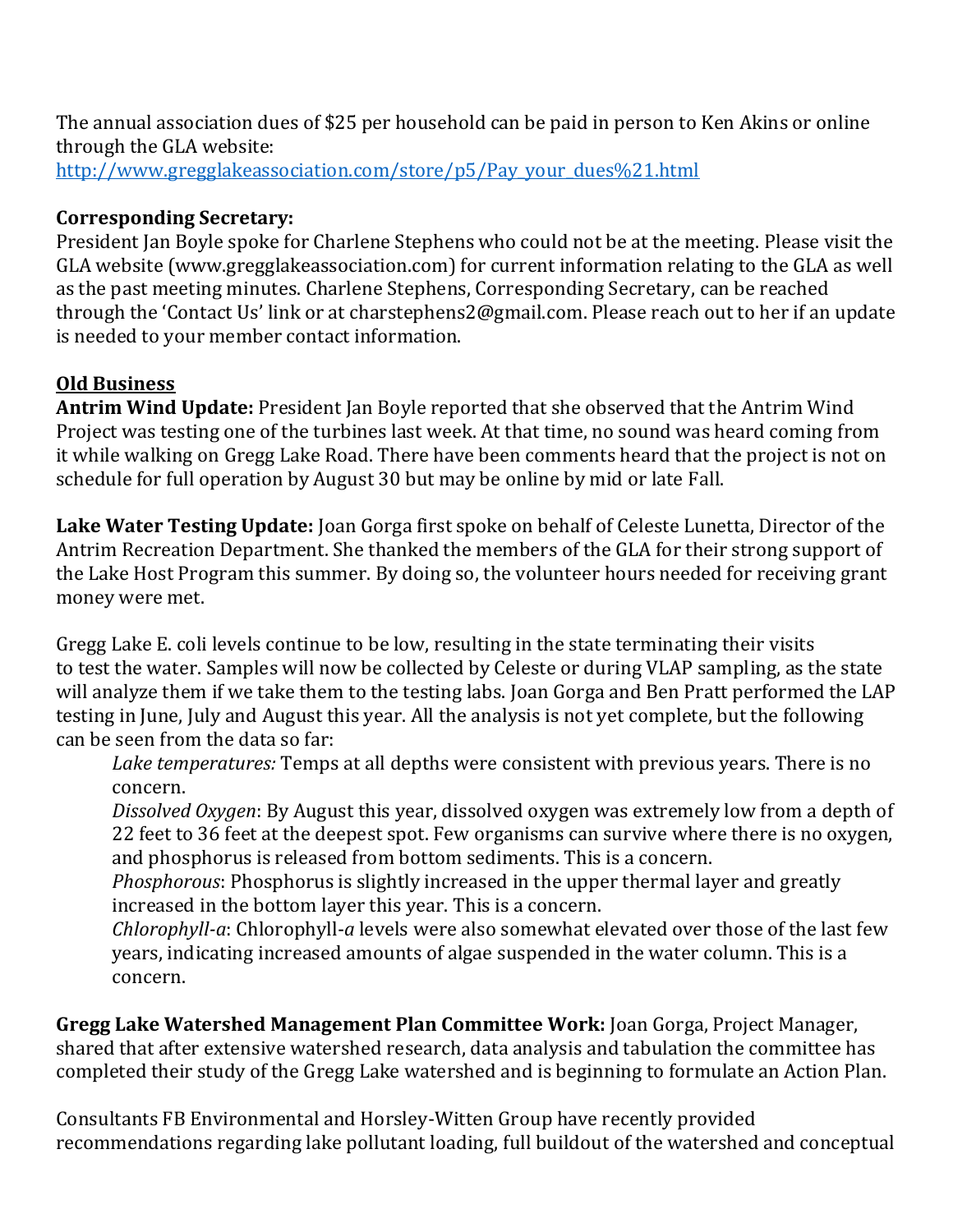engineering designs for mitigating erosion and deposition of sediments and other pollutants into the lake. Precipitation, land cover, land usage and soil type all factor into lake pollutant loading. The Action Plan includes working to reduce erosion in several major project areas: Brimstone Corner Road, Gregg Lake Road, Holt Hill Road, White Birch Point Road, Craig Road, the Antrim Town Beach and Boat Launch and private properties along the Gregg Lake shoreline. Plans are underway for the Antrim Highway Department to begin working on the major road projects, and the Watershed Committee is working to submit an application for grant funding for improvements to the town beach and the boat launch, with a plan to apply funds that will be coming from TransAlta once the wind turbine project is operational toward a 40% match.

GLA members were given a helpful 'Phosphorus and Sediment Impact Survey' (which can also be found at the end of these minutes). This survey is private and individual. It does not need to be submitted and is meant to be educational for home owners about the impact of their property use on the water quality of Gregg Lake. Next summer the Watershed Committee will be providing workshops and further information on stormwater management and landscaping to protect lake waters.

**Antrim Police Department Reminder:** Vacant property forms are available on the Antrim website [\(https://www.antrimnh.org/sites/antrimnh/files/uploads/vacantproperty.pdf](https://www.antrimnh.org/sites/antrimnh/files/uploads/vacantproperty.pdf) ).

**GLA Website:** Member photos and short stories are an important part of the GLA website. Please send your contributions to Corresponding Secretary, Charlene Stephens at **charstephens2@gmail.com**.

#### **New Business**

**Spring Meeting Host:** Martha and David Osler will host the Spring Meeting on Saturday, May 23, 2020 at their cottage at 175 Gregg Lake Road.

These directions have been provided by Martha and David: Walkers can use the (steep) stairway up to the house from the road, using the sturdy railing. Or, people can drive up S. Holt Hill Road, turn around and park on the road, facing down the hill. After parking on South Holt Hill Rd, drivers can walk down the driveway/right-of-way to the Osler's dark green house. (Look for the Osler's name on a tree at the driveway/right-of-way).

## **Members' Forum:**

Helen Perivier commented that The Gregg Lake Watershed Management Plan Committee has been praised by the NH-DES as an exemplary committee working with multiple town groups in a cooperative way which has garnered large success. Congratulations to Joan Gorga and the full GLWMP Committee.

Nancy Gertner reported seeing a bear on more than one occasion in the area.

Denise Scott shared an idea from Steve Ullman that perhaps the GLA will want to name a section of Gregg Lake after the late Steve Sawyer, brother-in-law to Ken Akins and strong steward of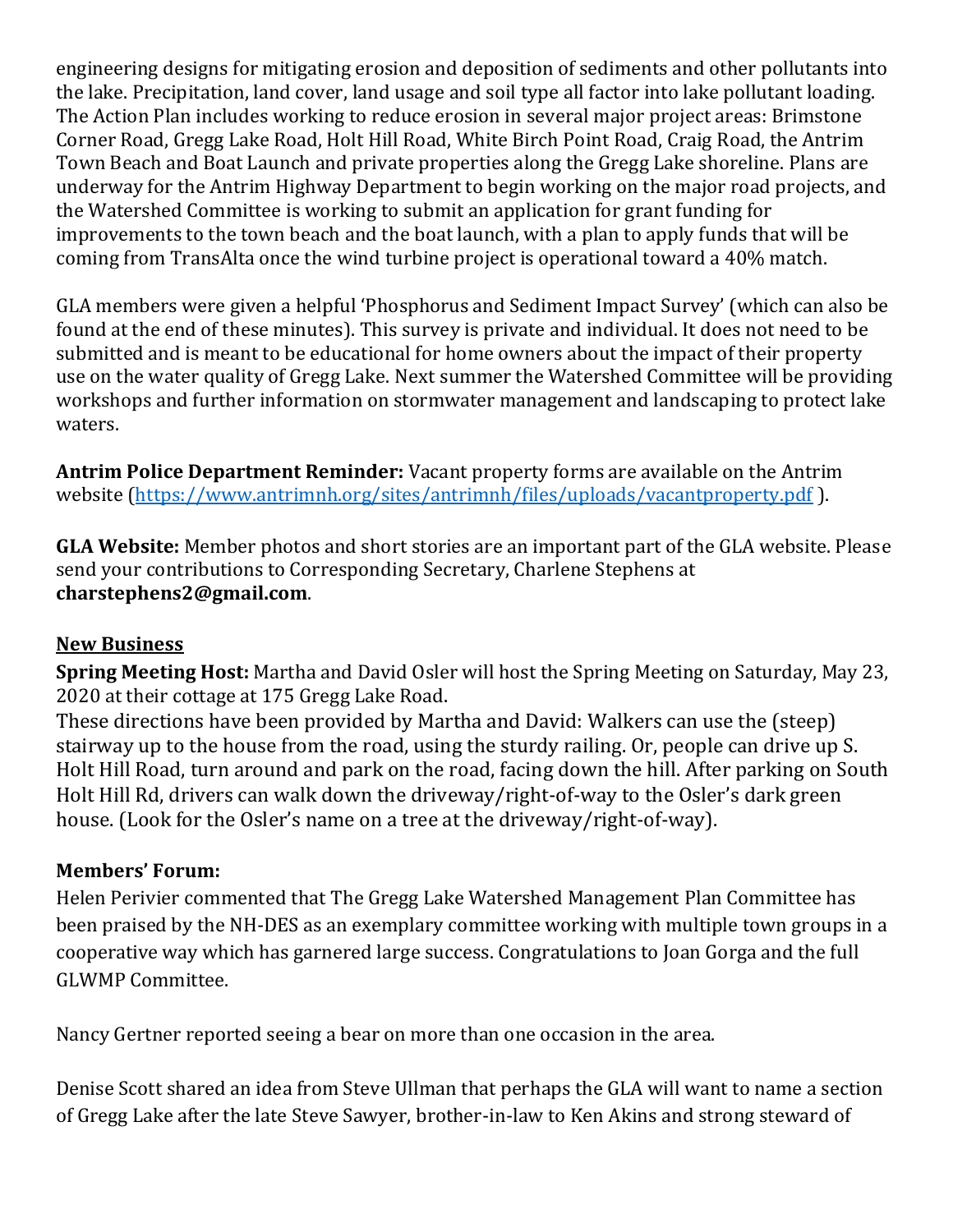nature worldwide. Steve Sawyer spent years of his youth on Gregg Lake and the idea of honoring him in this way will be considered at the Spring 2020 meeting.

NH-DES Grant Application:

- a. After discussion, the membership voted to fund a \$1,000 pledge to support the Gregg Lake Watershed Committee's grant application to NHDES for remediation of erosion hot spots (identified in the recent watershed study). As part of a much larger matching grant, this support will result in significant funding from the state. Joan Gorga will include the GLA pledge in her grant application to NHDES, showing solidarity of town and associations, strengthening the grant considerably.
- b. The membership voted to reallocate the use of the necklace fundraiser earnings (\$755) from potential, future invasive species mitigation to the immediate support of the Gregg Lake Watershed Management Grant with this pledge of \$1,000. Please note that the remaining \$245 is available from 10% percent of all annual member dues which are allocated to caring for the health of the lake.
- c. Joan Gorga and Treasurer Ken Akins will work together to see this pledge through to actual contribution.

Marlene Schultz asked GLA members who are also members of the White Birch Point Association to please ask that group to also support the NH-DES grant application with a pledge of support.

President Jan Boyle announced that Janice Mellen will be moving to the Portland, OR area this Fall and that she will be missed. Janice plans to be at Gregg Lake for future visits.

**Reminder of Annual Meeting for 2020:** Next year's Annual Meeting will be held **August 29, 2020** at 12 Noon at the GLA Picnic Pavilion at Gregg Lake Beach.

The meeting was adjourned at 2pm.

Respectfully submitted, Ruth Benedict Recording Secretary

## **ADDENDUM to the Meeting of August 24, 2019**:

The following message is from Antrim Recreation Department Director, Celeste Lunetta and arrived via email just before the Fall Annual Meeting. The GLA Officers regret not reading it at the meeting on Saturday, August 24 but wish to share her message here:

I would like to express sincere gratitude to the folks who stepped up this year to support the Lake Host Program and ask for recognition of their efforts at your meeting tomorrow.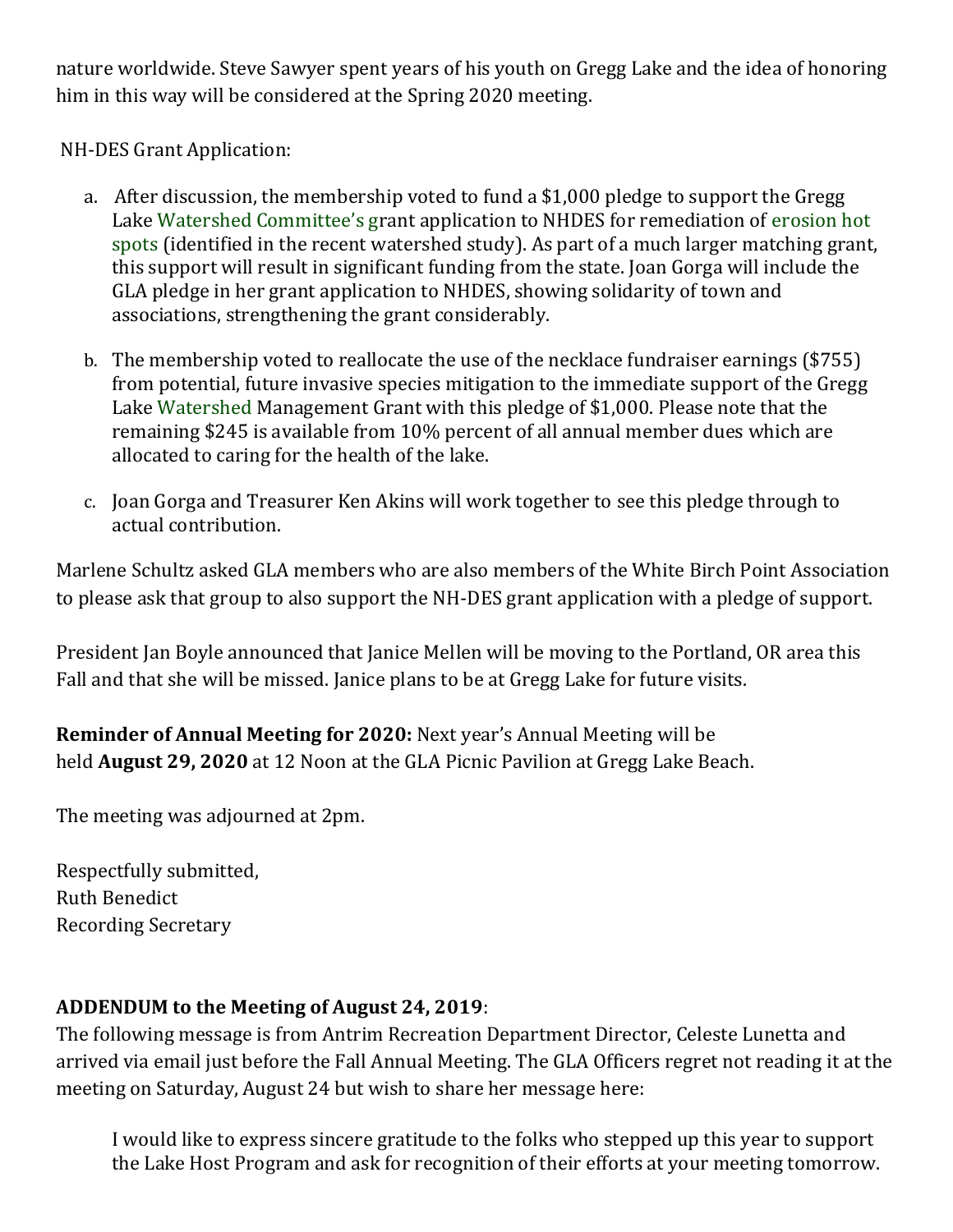First, thanks to Jeanne Shumway for helping promote the program early in the season, the article she wrote was put in the paper and on the town website. As a direct result, we gained two community member Lake Host volunteers!

(The) GLA (members) and greater community who attended a training session and participated in Lake Hosting this year are Jan Boyle, Tom Boyle, Michelle Caughey, Virginia Dickinson, Joan Gorga and Lucille Lacombe. Everyone made a meaningful contribution to protecting Gregg Lake and educating boaters about the importance of cleaning, draining and drying their boating vessels.

We are still collecting data, but here are some numbers that go through August 4, 2019. As of the end of July, 373 boat surveys were performed, with educational outreach to more than 425 people. Over 160 volunteer hours have been tallied to meet our grant match, a value of more than \$3,800 dollars.

I am so grateful to the generous, and INDEPENDENT nature of all these volunteers. Thank you, thank you, thank you!

The boating season stays busy through September, and Charlene's final grant hours will be used up this weekend. Michelle has created a calendar and can share it with you for ease of signing up for shifts.

Thank you again and have a wonderful picnic!

Celeste

Note from President Jan Boyle: After speaking to Michelle Caughey about the Lake Host calendar referred to above, Jan learned that Michelle decided to wait until next year to create it.